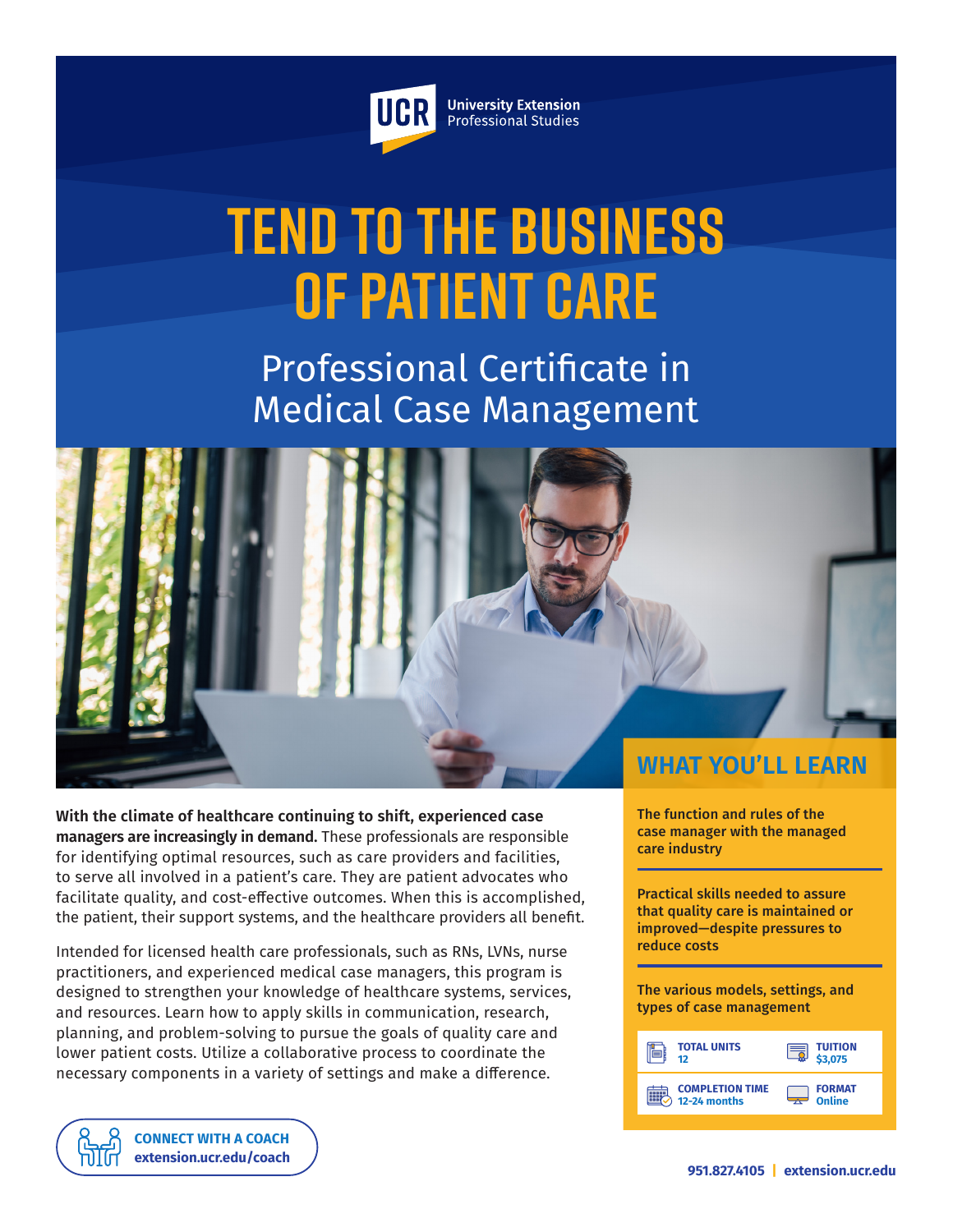

# **Professional Certificate in Medical Case Management**

#### **BENEFITS OF EARNING A CERTIFICATE**

There are several reasons why, Bachelor's degree in hand, you might be considering continuing your studies. An upgraded education section on your resume can open the door to a new career, or, if you're already working, lead to a promotion and a higher salary. While you're working, going back to school is an excellent way to stay current in rapidly changing fields, or, if you've been away from the workforce for a while, to quickly get caught up in the latest trends, concepts, and advances.

While there are as many paths to follow, as there are reasons to follow them when approaching continuing education, there is enormous value in terms of time, financial investment, and personal flexibility while gaining practical training from working professionals in your industry that extends beyond the theory of the classroom and into the real world.

**Pay per individual course**

as you register.

#### **PAY AS YOU GO**



## **[extension.ucr.edu/coach](http://extension.ucr.edu/coach)**

#### **KEY BENEFITS INCLUDE:**

- UC quality curriculum
- Professional endorsements
- Schedule flexibility
- Variety of courses and programs
- Instruction from professional leaders in the industry

### AVERAGE COURSE TUITION **\$445-495** PER (2 UNIT) COURSE

*\*Learn more about [tuition assistance](https://extension.ucr.edu/helpcenterstudentresources/financialandtuitionassistance).*

#### **CAREER INFORMATION**



**TOTAL UNITS 12** 

**HILL** 

Ħ

• Update and evaluate patient care plans